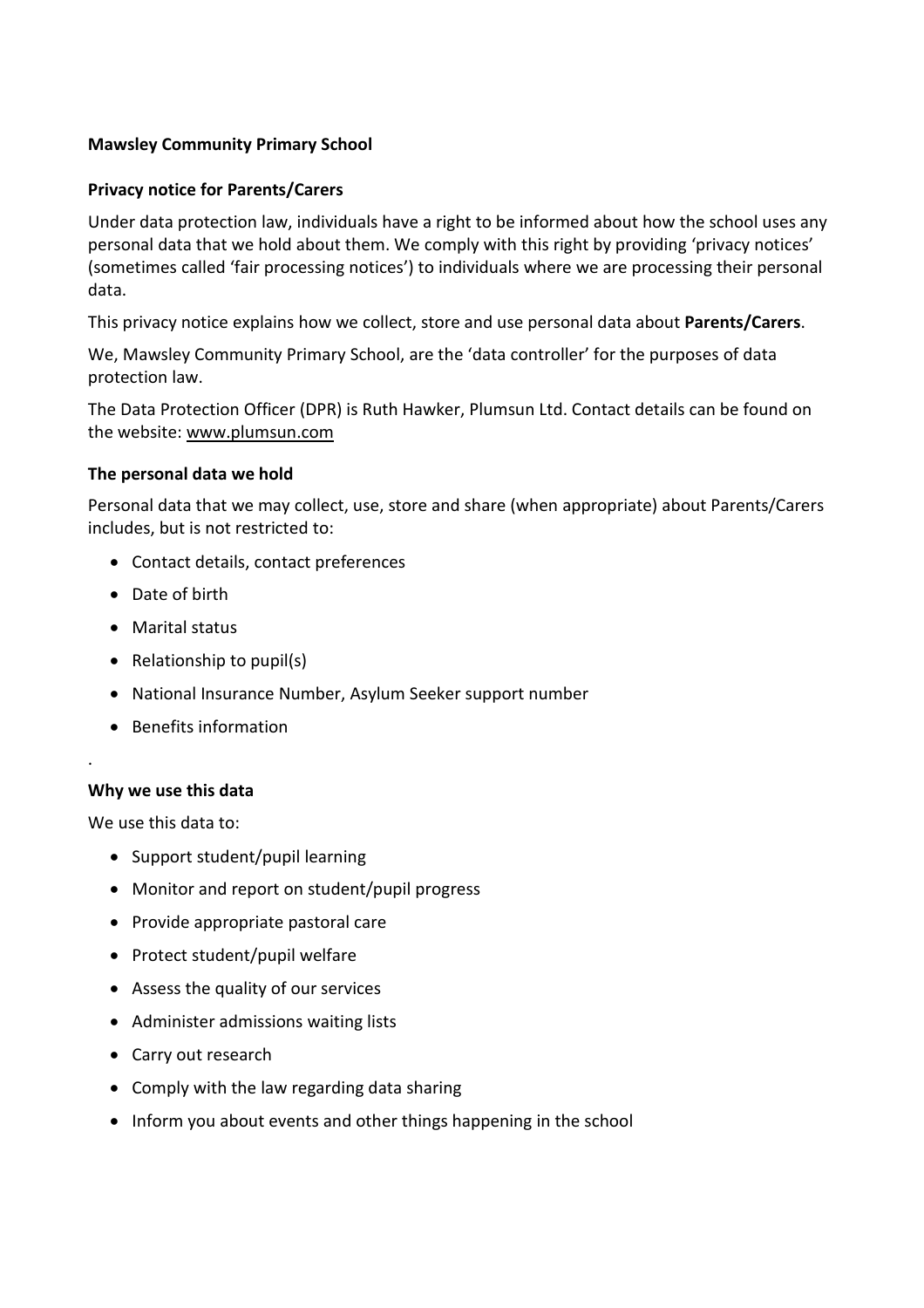# **Our legal basis for using this data**

We only collect and use the parent's/carer's personal data when the law allows us to. Most commonly, we process it where:

- We need to comply with a legal obligation
- We need it to perform an official task in the public interest

Less commonly, we may also process your personal data in situations where:

- We have obtained consent to use it in a certain way
- We need to protect the individual's vital interests (or someone else's interests)

Where we have obtained consent to use a parent's/carer's personal data, this consent can be withdrawn at any time. We will make this clear when we ask for consent, and explain how consent can be withdrawn.

Some of the reasons listed above for collecting and using parent's/carer's personal data overlap, and there may be several grounds which justify our use of this data.

## **Collecting this information**

While the majority of information we collect about parent/carers is mandatory (required by law), there is some information that can be provided voluntarily.

Whenever we seek to collect information from you we make it clear whether providing it is mandatory or optional. If it is mandatory, we will explain the possible consequences of not complying.

### **How we store this data**

We keep personal information about parents/carers while they have pupils attending our school. We may also keep it beyond their attendance at our school if this is necessary in order to comply with our legal obligations. We keep personal data according to the Retention Schedule set out in the Information and Record Management Society's Toolkit for Schools.

# **Data sharing**

We do not share information about parents/carers with any third party without consent unless the law and our policies allow us to do so.

Where it is legally required, or necessary (and it complies with data protection law) we may share personal information about parents/carers with:

- Our local authority to meet our legal obligations to share certain information with it, such as safeguarding concerns and exclusions
- Health authorities to meet our legal obligation to keep our pupils safe
- Health and social welfare organisations to meet our legal obligation and to protect the pupils
- Professional advisers and consultants to help us fulfil our public task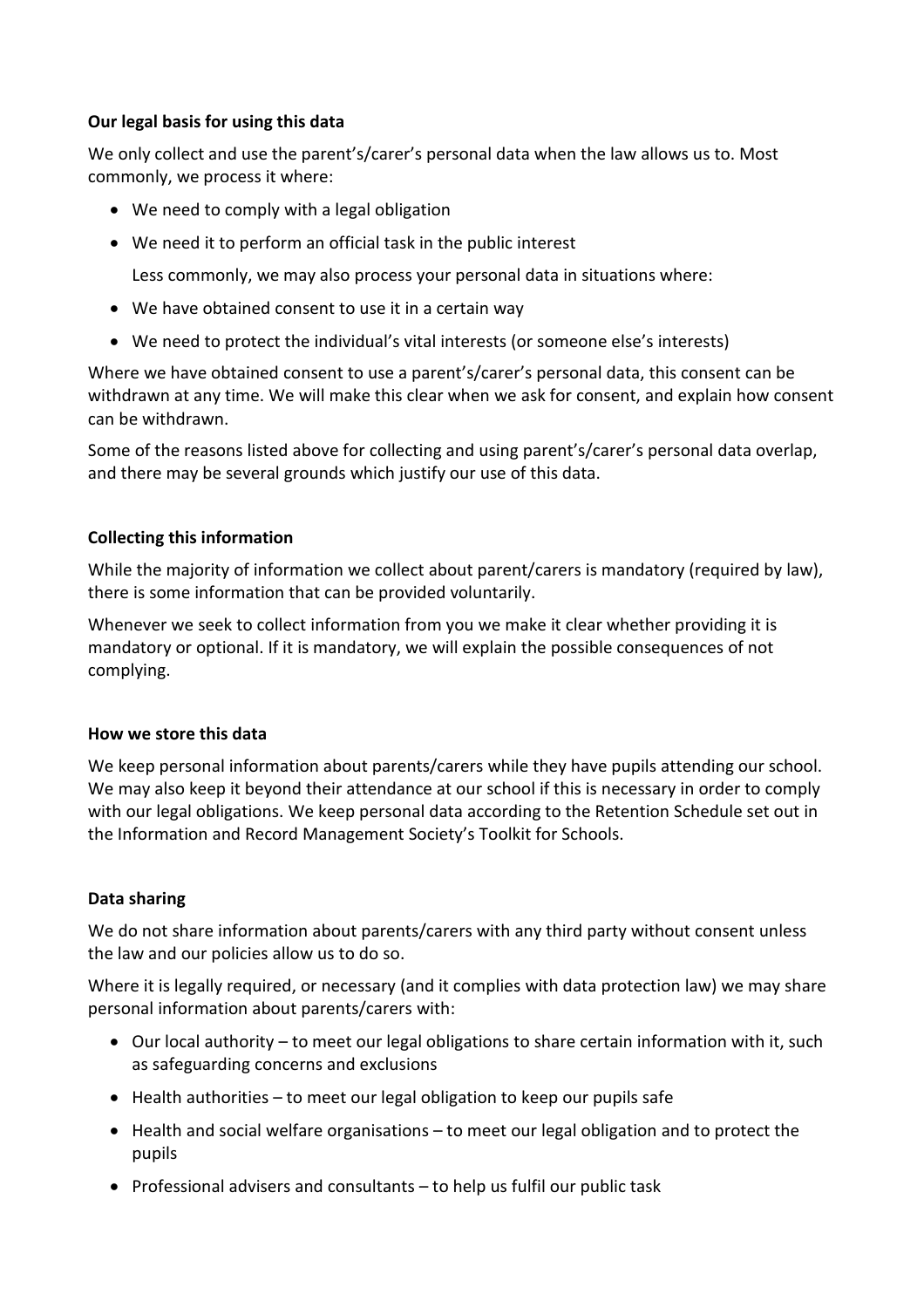- Charities and voluntary organisations to help us fulfil our public task and to protect the pupils
- Police forces, courts, tribunals to meet our legal obligations to share information with them

## **Transferring data internationally**

Where we transfer personal data to a country or territory outside the European Economic Area, we will do so in accordance with data protection law.

### **Parents and pupils' rights regarding personal data**

Individuals have a right to make a **'subject access request'** to gain access to personal information that the school holds about them.

Parents/carers can make a request with respect to their child's data where the child is not considered mature enough to understand their rights over their own data (usually under the age of 12), or where the child has provided consent.

Parents also have the right to make a subject access request with respect to any personal data the school holds about them.

If you make a subject access request, and if we do hold information about you or your child, we will:

- Give you a description of it
- Tell you why we are holding and processing it, and how long we will keep it for
- Explain where we got it from, if not from you or your child
- Tell you who it has been, or will be, shared with
- Let you know whether any automated decision-making is being applied to the data, and any consequences of this
- Give you a copy of the information in an intelligible form

Individuals also have the right for their personal information to be transmitted electronically to another organisation in certain circumstances.

Parents/carers also have a legal right to access to their child's **educational record**. To request access, please contact Michelle Harris, Headteacher, Mawsley Community Primary School.

### **Other rights**

Under data protection law, individuals have certain rights regarding how their personal data is used and kept safe, including the right to:

- Object to the use of personal data if it would cause, or is causing, damage or distress
- Prevent it being used to send direct marketing
- Object to decisions being taken by automated means (by a computer or machine, rather than by a person)